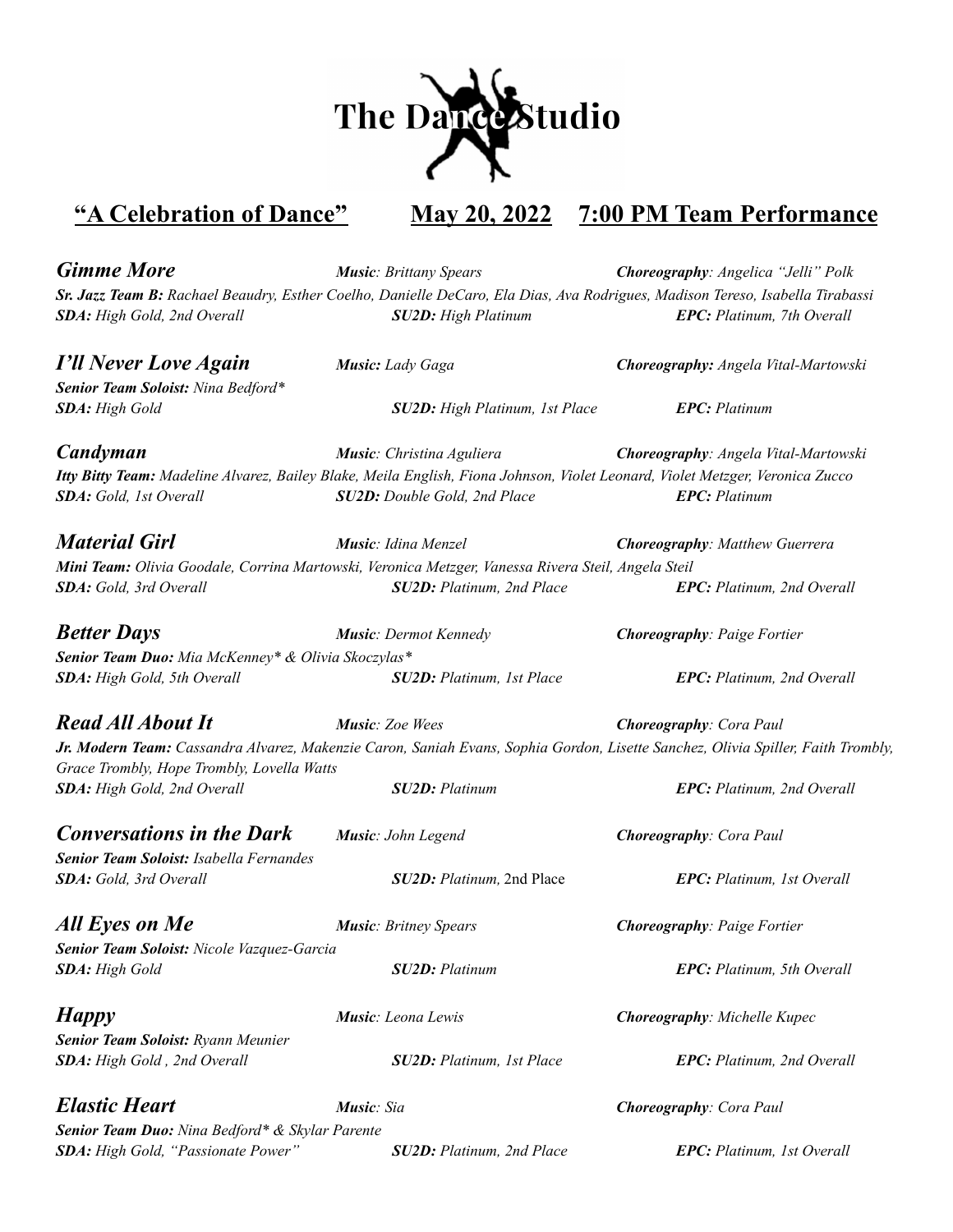| <b>Dream</b>                                                                                                                                             | <b>Music:</b> Imagine Dragons             | <b>Choreography:</b> Cora Paul<br>EPC: Platinum, 1st Overall |  |
|----------------------------------------------------------------------------------------------------------------------------------------------------------|-------------------------------------------|--------------------------------------------------------------|--|
| Jr. Small Group Modern: Makenzie Caron, Olivia Costa, Meredith Peritore, Lisette Sanchez, Olivia Spiller, Alicia Yoingco<br>SDA: High Gold, 4th Overall  | <b>SU2D:</b> Double Platinum, 1st Overall |                                                              |  |
| <b>Only Love</b>                                                                                                                                         | <b>Music: Jordan Smith</b>                | <b>Choreography:</b> Cora Paul                               |  |
| Senior Team Soloist: Ava Rodrigues                                                                                                                       |                                           |                                                              |  |
| SDA: High Gold                                                                                                                                           | <b>SU2D:</b> Platinum                     | <b>EPC</b> : Platinum                                        |  |
| <b>Hold On</b>                                                                                                                                           | <b>Music:</b> Chord Overstreet            | Choreography: Angela Vital-Martowski                         |  |
| Senior Team Soloist: Isabella Tirabassi                                                                                                                  |                                           |                                                              |  |
| <b>SDA</b> : Gold                                                                                                                                        | <b>SU2D:</b> Double Gold, 2nd Place       | EPC: Platinum, 2nd Overall                                   |  |
| <b>Ashes</b>                                                                                                                                             | <b>Music:</b> Celine Dion                 | <b>Choreography: Paige Fortier</b>                           |  |
| Sr. Modern Team A:                                                                                                                                       |                                           |                                                              |  |
| Nina Bedford*, Isabella Fernandes, Mia McKenney*, Ryann Meunier, Skylar Parente, Olivia Skoczylas*, Nicole Vazquez-Garcia<br>SDA: High Gold, 3rd Overall | SU2D: High Platinum                       | <b>EPC:</b> Platinum, 1st Overall                            |  |
| <b>Another Love</b>                                                                                                                                      | Music: Tom Odell                          | <b>Choreography:</b> Cora Paul                               |  |
| <b>Senior Team Soloist:</b> Esther Coelho                                                                                                                |                                           |                                                              |  |
| <b>SDA:</b> High Gold                                                                                                                                    | <b>SU2D:</b> Platinum                     | <b>EPC</b> : Platinum                                        |  |
| <b>Credit</b>                                                                                                                                            | <b>Music:</b> Meghan Trainor              | <b>Choreography: Matthew Guerrera</b>                        |  |
| Senior Team Duo: Gabriella Fernandes & Ava Rodrigues                                                                                                     |                                           |                                                              |  |
| SDA: High Gold, 2nd Overall                                                                                                                              | <b>SU2D:</b> Platinum, 1st Place          | <b>EPC</b> : Platinum                                        |  |
| <b>Pep Rally</b>                                                                                                                                         | <b>Music:</b> Missy Elliot & DJ DB        | Choreography: Angelica "Jelli" Polk                          |  |
| Jr./Sr. Hip Hop Team: Cassandra Alvarez, Rachael Beaudry, Lilianna Bennett, Makenzie Caron, Lily Celetti, Rachael Ogg,<br>Lovella Watts, Alicia Yoingco  |                                           |                                                              |  |
| SDA: High Gold                                                                                                                                           | SU2D: Platinum, 3rd Overall               | <b>EPC:</b> Platinum, 2nd Overall                            |  |
|                                                                                                                                                          | <b>INTERMISSION</b>                       |                                                              |  |
| <b>All Nite</b>                                                                                                                                          | Music: Janet Jackson                      | Choreography: Angelica "Jelli" Polk                          |  |
| Sr. Jazz Team A: Nina Bedford*, Mia McKenney*, Ryann Meunier, Skylar Parente, Nicole Vazquez-Garcia                                                      |                                           |                                                              |  |
| SDA: High Gold, 1st Overall, Nationals Invite                                                                                                            | SU2D: Double Platinum, 1st Overall        | EPC: Platinum, 2nd Overall                                   |  |
| <b>Angel By the Wings</b>                                                                                                                                | Music: Sia                                | Choreography: Angela Vital-Martowski                         |  |
| <b>Senior Team Soloist:</b> Madison Tereso                                                                                                               |                                           |                                                              |  |
| SDA: High Gold, 5th Overall                                                                                                                              | SU2D: Platinum, 1st Place                 | <b>EPC:</b> Platinum                                         |  |

*Train Wreck Music: James Arthur Choreography: Angelica "Jelli" Polk Junior Team Duo: Saniah Evans & Sophia Gordon SDA: High Gold, 1st Overall SU2D: Platinum, 1st Place EPC: Platinum, 1st Overall Lost Boy Music: Ruth B. Choreography: Nadine Mathews Junior Team Soloist: Cassandra Alvarez SDA: High Gold, 5th Overall SU2D: Platinum EPC: Platinum, 5th Overall*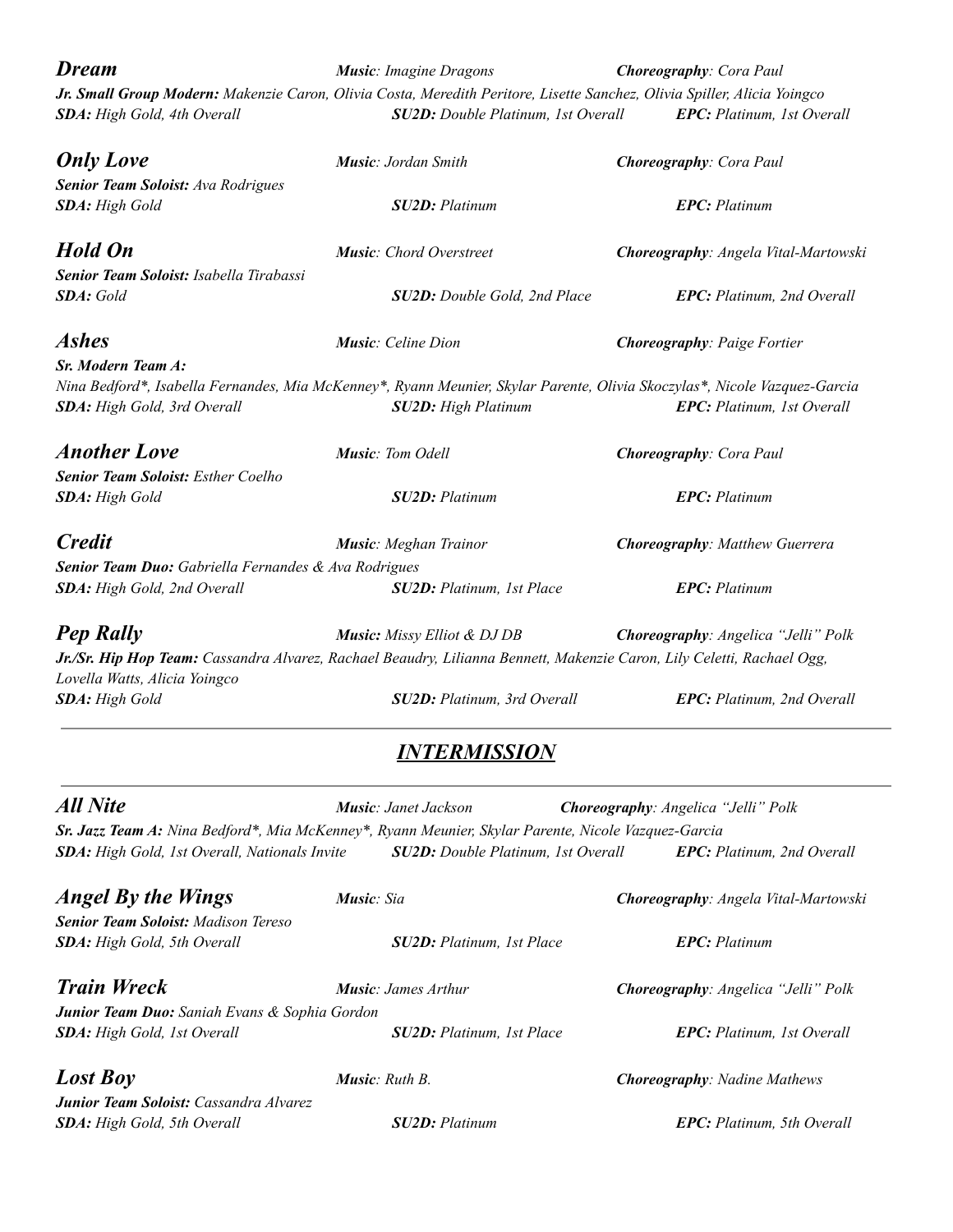| Like You Do<br>Music: Joji                                               |               |                                                                                                                      | <b>Choreography: Matthew Guerrera</b>                                                                                |  |
|--------------------------------------------------------------------------|---------------|----------------------------------------------------------------------------------------------------------------------|----------------------------------------------------------------------------------------------------------------------|--|
| Senior Team Duo: Rachael Beaudry & Isabella Tirabassi                    |               |                                                                                                                      |                                                                                                                      |  |
| SDA: Gold, 3rd Overall                                                   |               | SU2D: Platinum, 1st Place                                                                                            | <b>EPC:</b> Platinum, 2nd Overall                                                                                    |  |
| <b>Survivor</b>                                                          |               | Music: 2WEI & Edda Hayes                                                                                             | <b>Choreography: Paige Fortier</b>                                                                                   |  |
| Senior Team Soloist: Skylar Parente                                      |               |                                                                                                                      |                                                                                                                      |  |
| <b>SDA</b> : High Gold                                                   |               | <b>SU2D:</b> High Platinum, 1st Place                                                                                | <b>EPC:</b> Platinum, 9th Overall                                                                                    |  |
| <b>Young and Beautiful</b>                                               |               | Music: Lana Del Rey                                                                                                  | Choreography: Michelle Kupec                                                                                         |  |
| Senior Team Soloist: Danielle DeCaro                                     |               |                                                                                                                      |                                                                                                                      |  |
| SDA: High Gold, 3rd Overall                                              |               | <b>SU2D:</b> Double Gold, 2nd Place                                                                                  | <b>EPC:</b> Platinum, 2nd Overall                                                                                    |  |
| 9 to 5                                                                   |               | Music: Anna Camp                                                                                                     | <b>Choreography: Matthew Guerrera</b>                                                                                |  |
|                                                                          |               | Jr./Sr. Tap Team: Cassandra Alvarez, Nina Bedford, Makenzie Caron, Ela Dias, Ava Rodrigues, Olivia Spiller           |                                                                                                                      |  |
| SDA: High Gold, 3rd Overall                                              |               | <b>SU2D: Platinum</b>                                                                                                | <b>EPC:</b> Platinum, 5th Overall                                                                                    |  |
| <b>Unsteady</b>                                                          |               | Music: X Ambassadors, Erich Lee                                                                                      | Choreography: Angelica "Jelli" Polk                                                                                  |  |
| Senior Team Duo: Esther Coelho & Nicole Vazquez-Garcia                   |               |                                                                                                                      |                                                                                                                      |  |
| SDA: Ultimate, 1st Overall                                               |               | <b>SU2D:</b> High Platinum, 1st Place                                                                                | EPC: High Platinum, 1st Overall                                                                                      |  |
| <b>I'm Good</b>                                                          |               |                                                                                                                      | Music: Mix: Jennifer Lopez, Lauryn Hill & Blaque Choreography: Angelica "Jelli" Polk                                 |  |
| Senior Team Soloist: Rachael Beaudry                                     |               |                                                                                                                      |                                                                                                                      |  |
| SDA: High Gold                                                           |               | <b>SU2D: Platinum</b>                                                                                                | <b>EPC</b> : Platinum                                                                                                |  |
| <b>BOSS</b>                                                              |               | <b>Music:</b> Fifth Harmony                                                                                          | <b>Choreography:</b> Cora Paul                                                                                       |  |
|                                                                          |               | Junior Jazz Team: Cassandra Alvarez, Makenzie Caron, Olivia Costa, Saniah Evans, Meredith Peritore, Lisette Sanchez, |                                                                                                                      |  |
|                                                                          |               | Olivia Spiller, Faith Trombly, Grace Trombly, Hope Trombly, Lovella Watts, Alicia Yoingco                            |                                                                                                                      |  |
| SDA: Gold, 4th Overall                                                   |               | <b>SU2D: Platinum</b>                                                                                                | <b>EPC:</b> Platinum, 3rd Overall                                                                                    |  |
| <b>To Build a Home</b>                                                   |               | Music: Cinematic Orchestra, Patrick Watson                                                                           | Choreography: Angelica "Jelli" Polk                                                                                  |  |
| Senior Team Soloist: Olivia Skoczylas*                                   |               |                                                                                                                      |                                                                                                                      |  |
| SDA: High Gold, "Novice Knockout", 1st Overall SU2D: Platinum, 1st Place |               |                                                                                                                      | EPC: Platinum, 8th Overall                                                                                           |  |
| <b>Rolling in the Deep</b>                                               | Music: Adele  |                                                                                                                      | <b>Choreography: Paige Fortier</b>                                                                                   |  |
| Senior Team Soloist: Nina Bedford*                                       |               |                                                                                                                      |                                                                                                                      |  |
| SDA: High Gold                                                           |               | <b>SU2D:</b> High Platinum, 1st Place                                                                                | <b>EPC:</b> Platinum, 4th Overall                                                                                    |  |
| <b>The Village</b>                                                       | Music: Wrabel |                                                                                                                      | Choreography: Angelica "Jelli" Polk                                                                                  |  |
| Senior Team Soloist: Mia McKenney*                                       |               |                                                                                                                      |                                                                                                                      |  |
| SDA: High Gold, "Complete Commitment"                                    |               | SU2D: High Platinum, 2nd Place                                                                                       | <b>EPC</b> : Platinum                                                                                                |  |
| <b>Denial</b>                                                            |               | Music: "Smells Like Teen Spirit" by Malia J                                                                          | <b>Choreography: Paige Fortier</b>                                                                                   |  |
|                                                                          |               |                                                                                                                      | Senior Modern Team B: Rachael Beaudry, Esther Coelho, Danielle DeCaro, Ela Dias, Gabriella Fernandes, Ava Rodrigues, |  |
| Madison Tereso, Isabella Tirabassi                                       |               |                                                                                                                      |                                                                                                                      |  |
| <b>SDA:</b> Ultimate, 1st Overall                                        |               | SU2D: High Platinum, 3rd Overall                                                                                     | <b>EPC:</b> Platinum, 1st Overall                                                                                    |  |
|                                                                          |               |                                                                                                                      |                                                                                                                      |  |